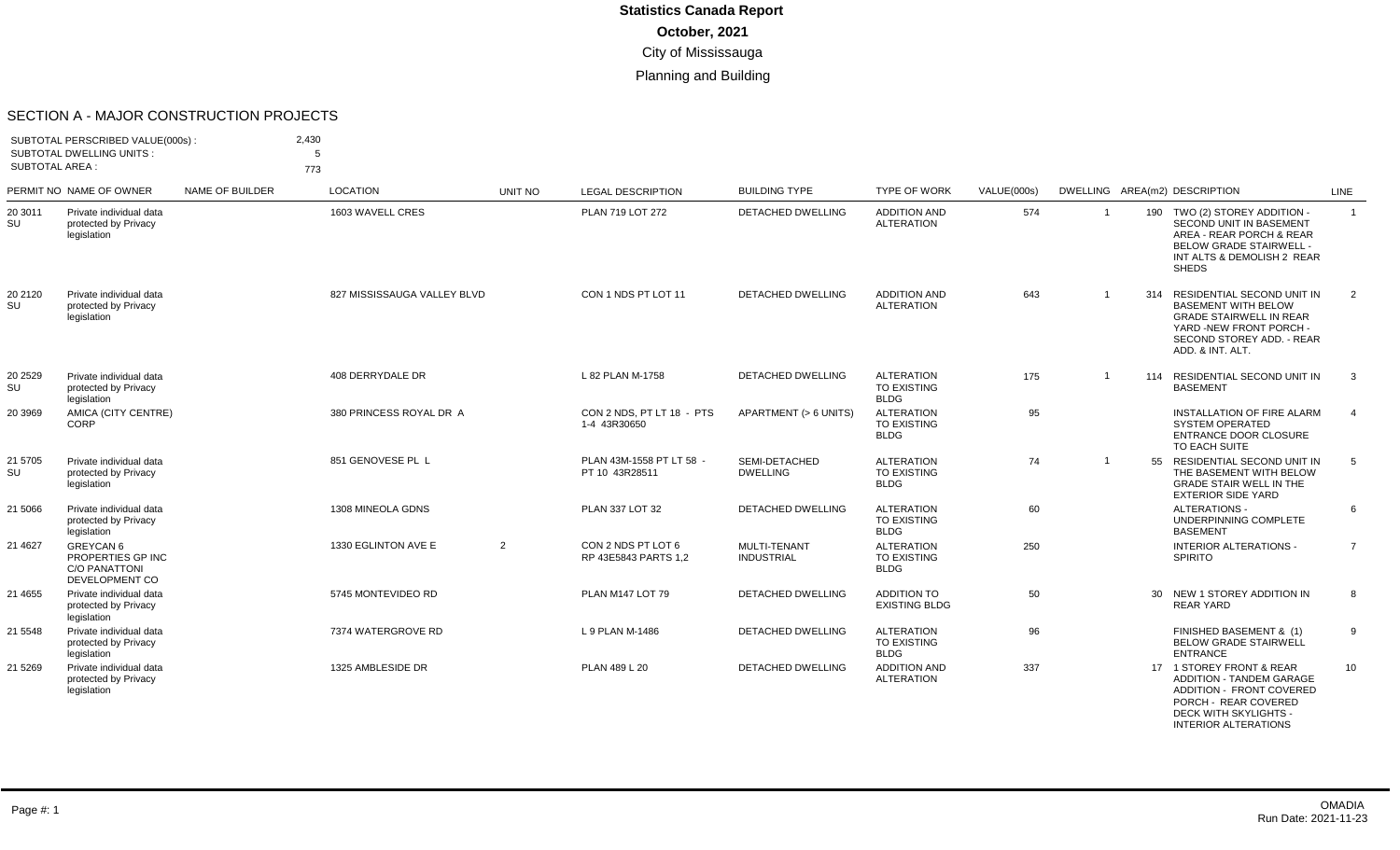| <b>SUBTOTAL AREA:</b> | SUBTOTAL PERSCRIBED VALUE(000s):<br><b>SUBTOTAL DWELLING UNITS:</b> | 5,534<br>2.170         | 7                                |         |                                        |                                  |                                                        |             |                |    |                                                                                                                               |                |
|-----------------------|---------------------------------------------------------------------|------------------------|----------------------------------|---------|----------------------------------------|----------------------------------|--------------------------------------------------------|-------------|----------------|----|-------------------------------------------------------------------------------------------------------------------------------|----------------|
|                       | PERMIT NO NAME OF OWNER                                             | <b>NAME OF BUILDER</b> | <b>LOCATION</b>                  | UNIT NO | <b>LEGAL DESCRIPTION</b>               | <b>BUILDING TYPE</b>             | <b>TYPE OF WORK</b>                                    | VALUE(000s) |                |    | DWELLING AREA(m2) DESCRIPTION                                                                                                 | LINE           |
| 21 5423<br>SU         | Private individual data<br>protected by Privacy<br>legislation      |                        | 3336 STONEY CRES                 |         | L 280 PLAN M-1772                      | SEMI-DETACHED<br><b>DWELLING</b> | <b>ALTERATION</b><br><b>TO EXISTING</b><br><b>BLDG</b> | 76          | $\overline{1}$ |    | 54 RESIDENTIAL SECOND UNIT -<br>2 NEW WINDOWS - 1 NEW<br><b>EGRESS WINDOW IN</b><br><b>BASEMENT</b>                           | $\overline{1}$ |
| 21 5350               | Private individual data<br>protected by Privacy<br>legislation      |                        | 3357 MASTHEAD CRES               |         | PLAN 938 PT LOT 324                    | SEMI-DETACHED<br><b>DWELLING</b> | <b>ADDITION AND</b><br><b>ALTERATION</b>               | 95          |                |    | 55 TWO(2) STOREY REAR<br><b>ADDITION W/UNFINISHED</b><br>BASEMENT & ONE (1) STOREY<br><b>ADDITION OVER EXISTING</b><br>GARAGE | $\overline{2}$ |
| 21 5436<br>SU         | Private individual data<br>protected by Privacy<br>legislation      |                        | 3344 STONEY CRES                 |         | L 277 PLAN M-1772                      | SEMI-DETACHED<br><b>DWELLING</b> | <b>ALTERATION</b><br><b>TO EXISTING</b><br><b>BLDG</b> | 50          | $\mathbf 1$    |    | 36 RESIDENTIAL SECOND UNIT &<br>TWO (2) ENLARGED<br><b>BASEMENT WINDOWS</b>                                                   | 3              |
| 21 6272               | 2786415 ONTARIO INC.                                                | ANASTASIA HOMES INC.   | 920 FOURTH ST<br>922 FOURTH ST L |         | PLAN C21 PT LOT 54                     | SEMI-DETACHED<br><b>DWELLING</b> | <b>NEW BUILDING</b>                                    | 1.242       | 2              |    | 533 NEW (3) STOREY SEMI-<br><b>DETACHED DWELLING</b>                                                                          | $\overline{4}$ |
| 21 6064               | Private individual data<br>protected by Privacy<br>legislation      |                        | 1207 LORNE PARK RD               |         | CON 2 SDS PT LOT 25                    | <b>DETACHED DWELLING</b>         | <b>ADDITION AND</b><br><b>ALTERATION</b>               | 179         |                | 47 | <b>ADDITION &amp; INTERIOR</b><br><b>ALTERATION</b>                                                                           | 5              |
| 21 7892               | Private individual data<br>protected by Privacy<br>legislation      |                        | 1457 GRAZIA CRT                  |         | PLAN M454 LOT 1                        | DETACHED DWELLING                | <b>ALTERATION</b><br><b>TO EXISTING</b><br><b>BLDG</b> | 56          |                |    | <b>FINISHED BASEMENT &amp;</b><br><b>BASEMENT WINDOW</b><br><b>ENLARGEMENT</b>                                                | 6              |
| 21 6953               | Private individual data<br>protected by Privacy<br>legislation      |                        | 52 MAPLE AVE S                   |         | LT 26, RP H22 - PTS 1, 2<br>43R39630   | <b>DETACHED DWELLING</b>         | <b>NEW BUILDING</b>                                    | 990         |                |    | 377 2 STOREY DETACHED<br>DWELLING WITH FINISHED<br><b>BASEMENT</b>                                                            | $\overline{7}$ |
| 21 7901               | Private individual data<br>protected by Privacy<br>legislation      |                        | 2208 DOULTON DR                  |         | PL 331, PT LT 1 - PTS 2, 4<br>43R37387 | <b>DETACHED DWELLING</b>         | <b>NEW BUILDING</b>                                    | 2,129       |                |    | 915 NEW (2) STOREY DETACHED<br><b>DWELLING WITH UNFINISHED</b><br><b>BASEMENT</b>                                             | 8              |
| 21 7865               | Private individual data<br>protected by Privacy<br>legislation      |                        | 2199 DENISE RD                   |         | PLAN 628 LOT 20                        | <b>DETACHED DWELLING</b>         | <b>ALTERATION</b><br><b>TO EXISTING</b><br><b>BLDG</b> | 112         |                |    | <b>INTERIOR ALTERATIONS ON</b><br><b>GROUND FLOOR &amp; FINISHED</b><br><b>BASEMENT</b>                                       | 9              |
| 21 7177               | Private individual data<br>protected by Privacy<br>legislation      |                        | 835 STONEBRIDGE AVE              |         | L 73 PLAN M-1280                       | DETACHED DWELLING                | <b>ADDITION AND</b><br><b>ALTERATION</b>               | 130         |                |    | 35 SECOND FLOOR ADDITION -<br><b>INTERIOR ALTERATIONS -</b><br><b>REBUILDING FRONT PORCH</b>                                  | 10             |
| 21 7082               | Private individual data<br>protected by Privacy<br>legislation      |                        | 7602 BENAVON RD                  |         | PLAN 952 LOT 34                        | DETACHED DWELLING                | <b>ADDITION AND</b><br><b>ALTERATION</b>               | 139         |                |    | 55 SECOND STOREY ADDITION &<br><b>INTERIOR ALTERATIONS ON</b><br>SECOND FLOOR & BALCONY                                       | 11             |
| 21 6957<br>SU         | Private individual data<br>protected by Privacy<br>legislation      |                        | 5694 GLEN ERIN DR                |         | PLAN M1077 LOT 5                       | <b>DETACHED DWELLING</b>         | <b>ALTERATION</b><br><b>TO EXISTING</b><br><b>BLDG</b> | 86          | $\overline{1}$ |    | 62 RESIDENTIAL SECOND UNIT IN<br><b>BASEMENT WITH BELOW</b><br><b>GRADE STAIRWELL IN REAR</b><br>YARD                         | 12             |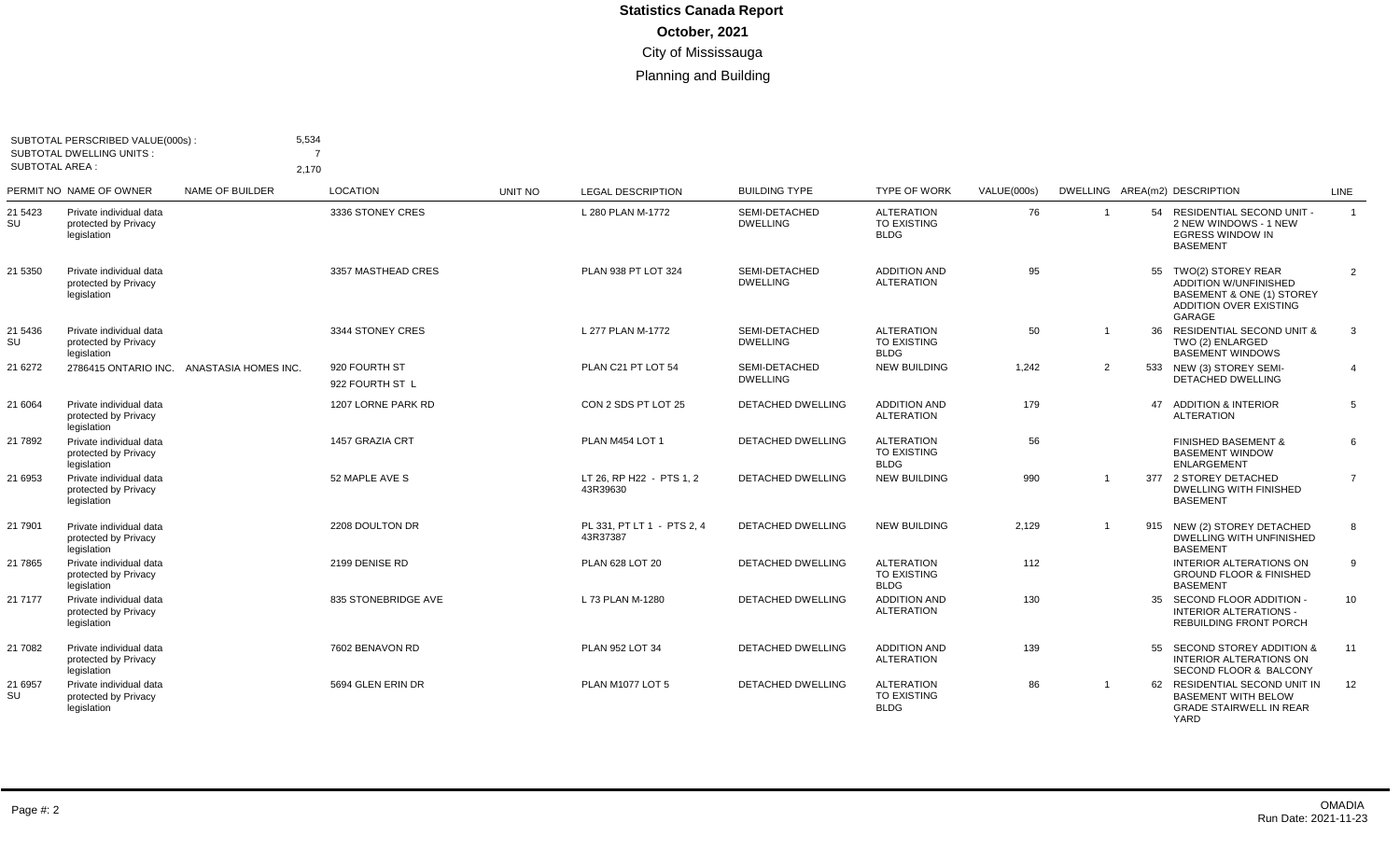| <b>SUBTOTAL AREA:</b> | SUBTOTAL PERSCRIBED VALUE(000s):<br><b>SUBTOTAL DWELLING UNITS:</b>               | 9,181<br>$\overline{2}$<br>4,087                                           |                                              |                |                                                                  |                                               |                                                        |             |                |     |                                                                                                                                                                                                             |                |
|-----------------------|-----------------------------------------------------------------------------------|----------------------------------------------------------------------------|----------------------------------------------|----------------|------------------------------------------------------------------|-----------------------------------------------|--------------------------------------------------------|-------------|----------------|-----|-------------------------------------------------------------------------------------------------------------------------------------------------------------------------------------------------------------|----------------|
|                       | PERMIT NO NAME OF OWNER                                                           | NAME OF BUILDER                                                            | <b>LOCATION</b>                              | UNIT NO        | <b>LEGAL DESCRIPTION</b>                                         | <b>BUILDING TYPE</b>                          | <b>TYPE OF WORK</b>                                    | VALUE(000s) |                |     | DWELLING AREA(m2) DESCRIPTION                                                                                                                                                                               | LINE           |
| 21 7 24 2             | <b>FIRST CAPITAL</b><br>(MEADOWVALE) CORP<br><b>C/O FCR PROPERTY</b><br>TAX DEPT. |                                                                            | 6677 MEADOWVALE TOWN<br><b>CENTRE CIR TR</b> | 12             | - PT1 43R22073                                                   | <b>COMMERCIAL RETAIL</b><br><b>MULTI-USER</b> | <b>ALTERATION</b><br><b>TO EXISTING</b><br><b>BLDG</b> | 250         |                |     | <b>INTERIOR DEMOLITION -</b><br><b>EXTERIOR ALTERATIONS -</b><br>NEW DEMISING WALLS TO<br><b>CREATE A PUBLIC CORRIDOR</b><br>- (3) ROOFTOP UNITS -<br><b>LANDLORD WORK</b>                                  | $\overline{1}$ |
| 21 8562               | Private individual data<br>protected by Privacy<br>legislation                    | Private individual data protected 2391 DENISE RD<br>by Privacy legislation |                                              |                | <b>PLAN 731 LOT 2</b>                                            | <b>DETACHED DWELLING</b>                      | <b>ALTERATION</b><br>TO EXISTING<br><b>BLDG</b>        | 74          |                |     | INT ALTS- NEW BSMT<br>WINDOW & STAIRS, REPLACE<br><b>EXISTING LOAD BEARING</b><br>WALLS WITH LVL BEAMS ON<br>MAIN FLR, EXT ALTS, NEW<br>SKYLIGHTS & HVAC SYSTEM                                             | 2              |
| 21 7069               | 2557721 ONTARIO INC.                                                              |                                                                            | 167 LAKESHORE RD W                           | $\overline{1}$ | PL 300W L 12, 43R27218<br>PTS 1.3.4                              | <b>COMMERCIAL RETAIL</b><br><b>MULTI-USER</b> | <b>ALTERATION</b><br><b>TO EXISTING</b><br><b>BLDG</b> | 253         |                |     | <b>INTERIOR ALTERATIONS</b><br><b>INCLUDING EXTERIOR</b><br>PARAPET/ROOF<br>- CARLO'S BAKERY                                                                                                                | 3              |
| 21 7125               | 2226524 ONTARIO INC                                                               |                                                                            | 3173 WINSTON CHURCHILL BLVD                  |                | CON 1 NDS PT LT 35.<br>43R15105 PTS 1-3                          | <b>COMMERCIAL - OTHER</b>                     | <b>NEW BUILDING</b>                                    | 944         |                |     | 323 NEW (1) STOREY BUILDING -<br><b>BMO BANK</b>                                                                                                                                                            | $\overline{4}$ |
| 21 7304               | Private individual data<br>protected by Privacy<br>legislation                    |                                                                            | 640 KEDLESTON WAY                            |                | <b>PLAN 677 LOT 1</b>                                            | <b>DETACHED DWELLING</b>                      | <b>NEW BUILDING</b>                                    | 1,364       | $\overline{1}$ | 460 | PROPOSED (2) STOREY<br><b>CUSTOM SFD WITH</b><br><b>DETACHED GARAGE &amp;</b><br>DEMOLISH EXIST SFD &<br><b>DETACHED GARAGE</b>                                                                             | 5              |
| 21 7399               | Private individual data<br>protected by Privacy<br>legislation                    |                                                                            | 1588 SPRING RD                               |                | PLAN 389 LOT 62                                                  | <b>DETACHED DWELLING</b>                      | <b>ALTERATION</b><br><b>TO EXISTING</b><br><b>BLDG</b> | 60          |                |     | <b>INTERIOR ALTERATION -</b><br>ADDING AN ADDITIONAL<br><b>CLOSET &amp; BATHROOM TO</b><br>UNUSED ATTIC SPACE AS<br>WELL AS RENOVATING AN<br>EXISTING BATHROOM.                                             | 6              |
| 21 7021               | 2793385 ONTARIO LTD                                                               |                                                                            | 5260 SOLAR DR                                |                | PL 43M793, PT B 3, 24 -<br>PTS 4, 5, 10-17, 19<br>43R23726       | <b>MULTI-TENANT</b><br><b>INDUSTRIAL</b>      | <b>NEW BUILDING</b>                                    | 5.716       |                |     | 3,232 NEW (1) STOREY SHELL<br>INDUSTRIAL BUILDING INCL<br>(15) DEMISING WALLS                                                                                                                               | $\overline{7}$ |
| 21 7697<br>SU         | Private individual data<br>protected by Privacy<br>legislation                    |                                                                            | 3133 RYMAL RD                                |                | PLAN 830 PT LOT 106                                              | SEMI-DETACHED<br><b>DWELLING</b>              | <b>ALTERATION</b><br>TO EXISTING<br><b>BLDG</b>        | 100         | $\overline{1}$ |     | 72 RESIDENTIAL SECOND UNIT IN<br><b>BASEMENT</b>                                                                                                                                                            | 8              |
| 21 7528               | Private individual data<br>protected by Privacy<br>legislation                    |                                                                            | 5975 FALBOURNE ST                            | 2              | PL 43M900 PT BLKS 7, 8.<br>43R17534 PTS 1-7 43R20779<br>PTS 1, 3 | <b>MULTI-TENANT</b><br><b>INDUSTRIAL</b>      | <b>ALTERATION</b><br>TO EXISTING<br><b>BLDG</b>        | 420         |                |     | <b>INTERIOR ALTERATIONS &amp;</b><br><b>DEMOLITION (AGFA)</b><br><b>INCLUDES DEMOLITION OF</b><br><b>EXISTING STORAGE ROOM</b><br><b>BACK TO WAREHOUSE &amp;</b><br>NEW DEMOSTRATION /OFFICE<br><b>ROOM</b> | -9             |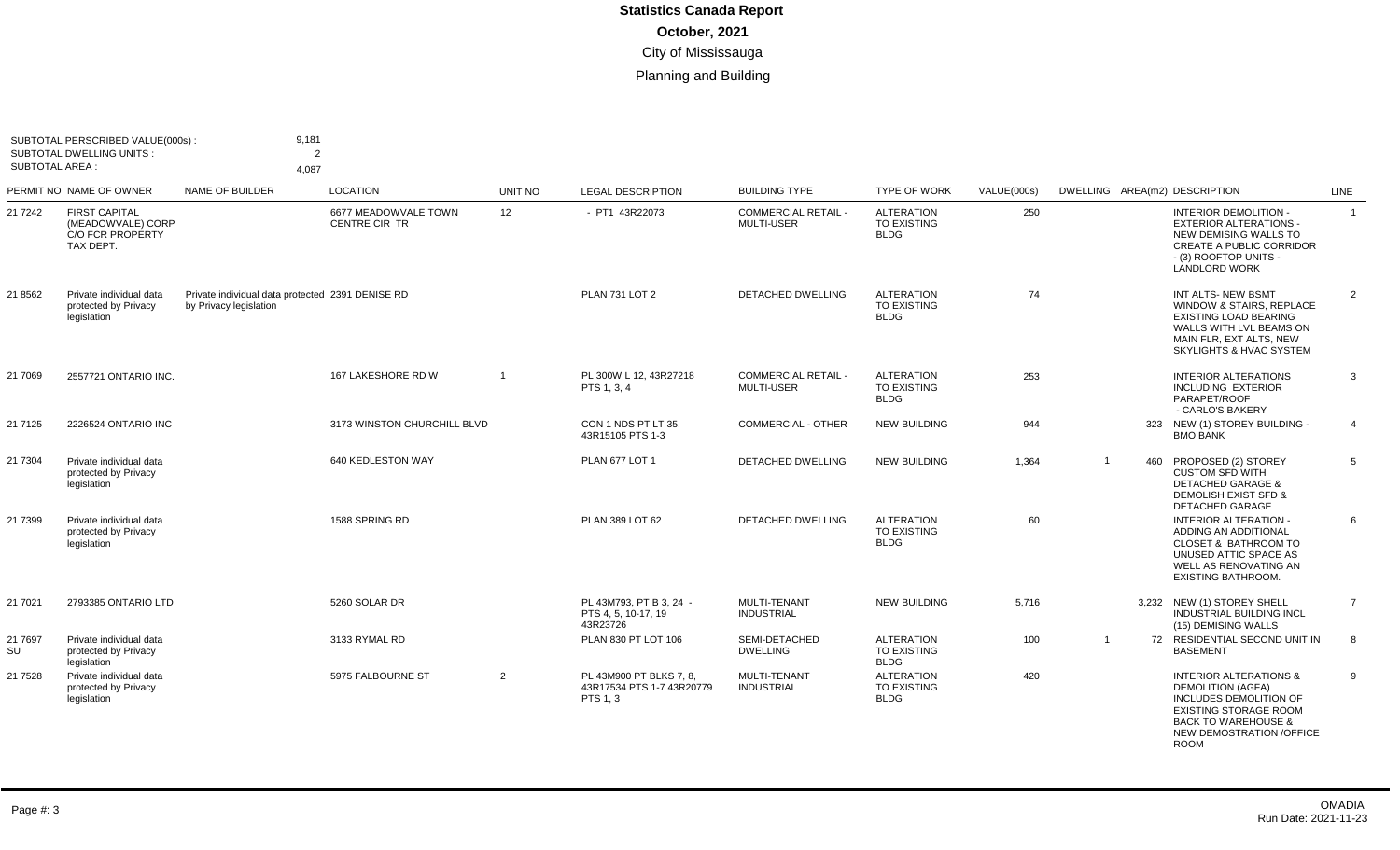| <b>SUBTOTAL AREA:</b> | SUBTOTAL PERSCRIBED VALUE(000s):<br><b>SUBTOTAL DWELLING UNITS:</b>                     |                 | 3,295<br>$\overline{2}$<br>547 |             |                                                                                                  |                                                 |                                                        |             |  |                                                                                                                                                                                       |                |
|-----------------------|-----------------------------------------------------------------------------------------|-----------------|--------------------------------|-------------|--------------------------------------------------------------------------------------------------|-------------------------------------------------|--------------------------------------------------------|-------------|--|---------------------------------------------------------------------------------------------------------------------------------------------------------------------------------------|----------------|
|                       | PERMIT NO NAME OF OWNER                                                                 | NAME OF BUILDER | <b>LOCATION</b>                | UNIT NO     | <b>LEGAL DESCRIPTION</b>                                                                         | <b>BUILDING TYPE</b>                            | <b>TYPE OF WORK</b>                                    | VALUE(000s) |  | DWELLING AREA(m2) DESCRIPTION                                                                                                                                                         | LINE           |
| 21 7389               | <b>BMCC PHASE II REALTY</b><br><b>CORPORATION C/O</b><br>MARY MORCOS H&R<br><b>REIT</b> |                 | 5025 CREEKBANK RD              |             | CON 4 EHS PT LT 1.<br>43R31621 PTS 47-51, 55-62.<br>70, 154-162, 175, 206-214                    | <b>COMMERCIAL - OTHER</b>                       | <b>ALTERATION</b><br><b>TO EXISTING</b><br><b>BLDG</b> | 450         |  | INTERIOR ALTERATIONS ON<br>2ND FLOOR TO CREATE<br>PUBLIC CORRIDOR                                                                                                                     | $\overline{1}$ |
| 21 7469               | Private individual data<br>protected by Privacy<br>legislation                          |                 | 4434 PALISADES LANE            |             | PLAN M397 LOT 42                                                                                 | DETACHED DWELLING                               | <b>ALTERATION</b><br>TO EXISTING<br><b>BLDG</b>        | 115         |  | <b>INTERIOR ALTERATIONS</b><br><b>INCLUDES BASEMENT - FIRST</b><br>FLOOR - SECOND FLOOR -<br>NEW HVAC SYSTEM & ROOF<br><b>REPLACEMENT</b>                                             | $\overline{2}$ |
| 21 7451               | Private individual data<br>protected by Privacy<br>legislation                          |                 | 6105 EDENWOOD DR               |             | PLAN M347 LOT 18                                                                                 | DETACHED DWELLING                               | <b>ADDITION AND</b><br><b>ALTERATION</b>               | 55          |  | 22 NEW (1) STOREY UNHEATED<br>SUNROOM ADDITION IN REAR<br>& REAR WOOD DECK                                                                                                            | 3              |
| 21 7423<br>SU         | Private individual data<br>protected by Privacy<br>legislation                          |                 | 6953 PAMPLONA MEWS             |             | PLAN M29 PT LOT 129<br>RP 43R2553 PART 13 & 14                                                   | SEMI-DETACHED<br><b>DWELLING</b>                | <b>ALTERATION</b><br><b>TO EXISTING</b><br><b>BLDG</b> | 73          |  | 53 RESIDENTIAL SECOND UNIT IN<br><b>BASEMENT - BELOW GRADE</b><br>STAIRWELL IN SIDE YARD                                                                                              | $\overline{4}$ |
| 21 7635<br>SU         | Private individual data<br>protected by Privacy<br>legislation                          |                 | 3104 BENTLEY DR                |             | L 72 PLAN M-1407                                                                                 | <b>DETACHED DWELLING</b>                        | <b>ADDITION AND</b><br><b>ALTERATION</b>               | 166         |  | 104 SECOND UNIT IN THE<br><b>BASEMENT &amp; BASEMENT</b><br><b>WALK-UP</b>                                                                                                            | 5              |
| 21 7909               | Private individual data<br>protected by Privacy<br>legislation                          |                 | 1681 BRAMSEY DR                |             | PLAN 574 LOT 138                                                                                 | <b>DETACHED DWELLING</b>                        | <b>ADDITION AND</b><br><b>ALTERATION</b>               | 128         |  | 42 ADDITION: NEW KITCHEN &<br><b>DINING ROOM-INTERIOR</b><br>ALTERATION: SUNROOM TO<br>HEATED SPACE, EXISTING<br>KITCHEN TO FAMILY ROOM,<br>NEW FRONT DOOR LINTEL.                    | 6              |
| 21 7325               | <b>RESILIENCE</b><br><b>BIOTECHNOLOGIES INC</b>                                         |                 | 2585 MEADOWPINE BLVD           |             | PL M936 PART BLKS 1, 2                                                                           | SINGLE TENANT<br><b>INDUSTRIAL</b>              | <b>ALTERATION</b><br><b>TO EXISTING</b><br><b>BLDG</b> | 921         |  | <b>INTERIOR ALTERATIONS -</b><br><b>RESILIENCE</b><br><b>BIOTECHNOLOGIES INC</b>                                                                                                      | $\overline{7}$ |
| 21 7744               | <b>AUJLA INVESTMENTS</b><br>INC.                                                        |                 | 268 DERRY RD W B               | 101,102,103 | PART LT 10, CON 1, WHS -<br>PTS 3-6, 13-17, 19, 20, PART<br>PT 12 43R38367, PTS 1, 2<br>43R38718 | <b>COMMERCIAL OFFICE -</b><br><b>MULTI-USER</b> | <b>ALTERATION</b><br>TO EXISTING<br><b>BLDG</b>        | 260         |  | <b>INTERIOR ALTERATIONS -</b><br>TEAM ARORA REALTY INC                                                                                                                                | 8              |
| 21 7655               | Private individual data<br>protected by Privacy<br>legislation                          |                 | 1784 SALTDENE TERR             |             | PLAN M56 LOT 26                                                                                  | DETACHED DWELLING                               | <b>ADDITION AND</b><br><b>ALTERATION</b>               | 116         |  | 55 2ND STOREY REAR ADDITION<br>- INTERIOR & EXTERIOR<br><b>ALTERATIONS</b>                                                                                                            | 9              |
| 21 7897               | Private individual data<br>protected by Privacy<br>legislation                          |                 | 1158 TECUMSEH PARK DR          |             | PLAN 330 PT 13                                                                                   | <b>DETACHED DWELLING</b>                        | <b>NEW BUILDING</b>                                    | 852         |  | 271 NEW 1 STOREY DETACHED<br><b>DWELLING WITH FINISHED</b><br><b>BASEMENT, DEMOLISH</b><br><b>EXISTING DETACHED</b><br><b>DWELLING</b>                                                | 10             |
| 21 8479               | Private individual data<br>protected by Privacy<br>legislation                          |                 | 3483 INGRAM RD                 |             | PLAN M696 LOT 185                                                                                | <b>DETACHED DWELLING</b>                        | <b>ALTERATION</b><br><b>TO EXISTING</b><br><b>BLDG</b> | 159         |  | FINISHED BASEMENT,<br><b>INTERIOR ALTERATIONS ON</b><br>1ST & 2ND FL., REPLACING<br><b>EXISTING LOAD BEARING</b><br>WALL WITH LVL BEAM ON 1ST<br>FL., UPGRADING HVAC<br><b>SYSTEM</b> | 11             |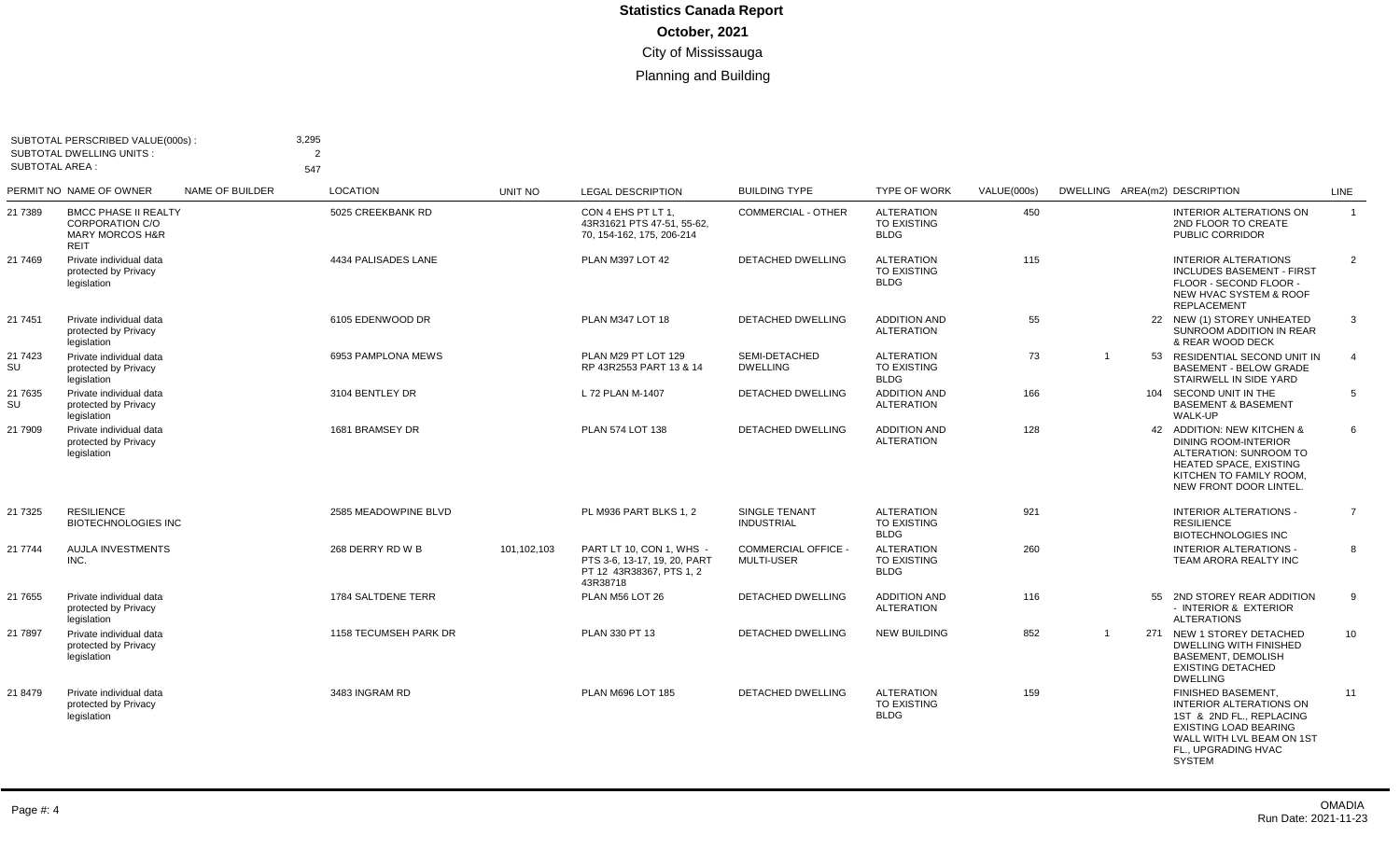| <b>SUBTOTAL AREA:</b> | SUBTOTAL PERSCRIBED VALUE(000s):<br><b>SUBTOTAL DWELLING UNITS:</b>          |                 | 5.115<br>3<br>921     |               |                                                                                                                                                           |                                               |                                                        |             |                |    |                                                                                                                                                                                         |                |
|-----------------------|------------------------------------------------------------------------------|-----------------|-----------------------|---------------|-----------------------------------------------------------------------------------------------------------------------------------------------------------|-----------------------------------------------|--------------------------------------------------------|-------------|----------------|----|-----------------------------------------------------------------------------------------------------------------------------------------------------------------------------------------|----------------|
|                       | PERMIT NO NAME OF OWNER                                                      | NAME OF BUILDER | <b>LOCATION</b>       | UNIT NO       | <b>LEGAL DESCRIPTION</b>                                                                                                                                  | <b>BUILDING TYPE</b>                          | <b>TYPE OF WORK</b>                                    | VALUE(000s) |                |    | DWELLING AREA(m2) DESCRIPTION                                                                                                                                                           | LINE           |
| 21 7639               | <b>OMERS REALTY</b><br><b>MANAGEMENT</b>                                     |                 | 100 CITY CENTRE DR    | 2-709 & 2-710 | PL 43M1010 BLK 21 PT<br>BLKS 1, 16, 19, 20 -<br>43R35320 PTS 9, 10, 16,<br>43R35814 PTS 1-10, 14, 15,<br>17-22, 24-27, 43R13128 PT<br>PT 1, 43R33496 PT 1 | <b>COMMERCIAL RETAIL -</b><br>MULTI-USER      | <b>ALTERATION</b><br><b>TO EXISTING</b><br><b>BLDG</b> | 1,225       |                |    | <b>INTERIOR ALTERATIONS -</b><br><b>LINEN CHEST</b>                                                                                                                                     | $\overline{1}$ |
| 21 8390               | Private individual data<br>protected by Privacy<br>legislation               |                 | 1458 BLANEFIELD RD    |               | PLAN 460 LOT 133                                                                                                                                          | <b>DETACHED DWELLING</b>                      | <b>ADDITION AND</b><br><b>ALTERATION</b>               | 134         |                |    | 18 DEMO OF EXISTING FRONT<br>PORCH. CONSTRUCTION OF<br>NEW FRONT PORCH.<br><b>INTERIOR RENOVATION &amp;</b><br><b>REAR ADDITION</b>                                                     | 2              |
| 21 8088               | <b>INTERRENT</b><br><b>APARTMENTS INC</b>                                    |                 | 920 INVERHOUSE DR     |               | PLAN 913 BLK G                                                                                                                                            | APARTMENT (> 6 UNITS)                         | <b>ALTERATION</b><br><b>TO EXISTING</b><br><b>BLDG</b> | 450         |                |    | <b>BALCONY CONCRETE REPAIR</b><br>& GUARDRAILS<br><b>REPLACEMENT</b>                                                                                                                    | 3              |
| 21 7660               | Private individual data<br>protected by Privacy<br>legislation               |                 | 300 INDIAN VALLEY TR  |               | PLAN B09 PT BLK E                                                                                                                                         | <b>DETACHED DWELLING</b>                      | <b>NEW BUILDING</b>                                    | 1,722       | $\overline{1}$ |    | 643 PROPOSED (2) STOREY<br>SINGLE FAMIILY DWELLING<br>WITH FINISHED BASEMENT -<br>WOOD-BURNING STOVE IN<br>THE REAR YARD                                                                | $\overline{4}$ |
| 21 7928               | <b>HOOPP REALTY INC</b><br><b>C/O TRIOVEST REALTY</b><br><b>ADVISORS INC</b> |                 | 8 PROLOGIS BLVD B     | 403           | PL 43M-1544, BLK 9                                                                                                                                        | <b>COMMERCIAL OFFICE</b><br><b>MULTI-USER</b> | <b>ALTERATION</b><br><b>TO EXISTING</b><br><b>BLDG</b> | 700         |                |    | <b>INTERIOR ALTERATIONS -</b><br>PROSYSCO                                                                                                                                               | 5              |
| 21 7711<br>SU         | Private individual data<br>protected by Privacy<br>legislation               |                 | 6532 SONG BIRD CRES L |               | PT LT 72 PLAN M-1291 - PT<br>38 43R23889                                                                                                                  | SEMI-DETACHED<br><b>DWELLING</b>              | <b>ALTERATION</b><br>TO EXISTING<br><b>BLDG</b>        | 83          | $\overline{1}$ | 60 | RESIDNETIAL SECOND UNIT IN<br>THE BASEMENT                                                                                                                                              | 6              |
| 21 8391<br>SU         | Private individual data<br>protected by Privacy<br>legislation               |                 | 5896 COZUMEL DR       |               | L 254 PLAN M-1437                                                                                                                                         | <b>DETACHED DWELLING</b>                      | <b>ALTERATION</b><br><b>TO EXISTING</b><br><b>BLDG</b> | 104         | $\overline{1}$ | 59 | RESIDENTIAL SECOND UNIT, 2<br><b>ENLARGED BASEMENT</b><br>WINDOWS, SIDE ENTRANCE,<br><b>MINOR INTERIOR</b><br>ALTERATIONS ON MAIN<br><b>FLOOR TO INCLUDE NEW</b><br>PWD ROOM RELOCATION | $\overline{7}$ |
| 21 7816               | Private individual data<br>protected by Privacy<br>legislation               | TRUBUILD INC.   | 48 COTTON DR          |               | <b>PLAN 323 PT LOT 24</b>                                                                                                                                 | DETACHED DWELLING                             | <b>ADDITION AND</b><br><b>ALTERATION</b>               | 551         |                |    | 142 (2) STOREY ADDITION IN<br>SIDE/REAR YARDS, NEW<br>FRONT PORCH, NEW REAR<br>DECK, GARAGE ADDITION,<br><b>INTERIOR ALTERATIONS, NEW</b><br><b>ROOF</b>                                | 8              |
| 21 7903               | Private individual data<br>protected by Privacy<br>legislation               |                 | 2418 OLD CARRIAGE RD  |               | PLAN M226 LOT 27                                                                                                                                          | DETACHED DWELLING                             | <b>ALTERATION</b><br><b>TO EXISTING</b><br><b>BLDG</b> | 90          |                |    | INTERIOR ALTERATIONS ON<br>ALL FLOORS, NEW DOOR<br>FROM GARAGE TO HOUSE                                                                                                                 | 9              |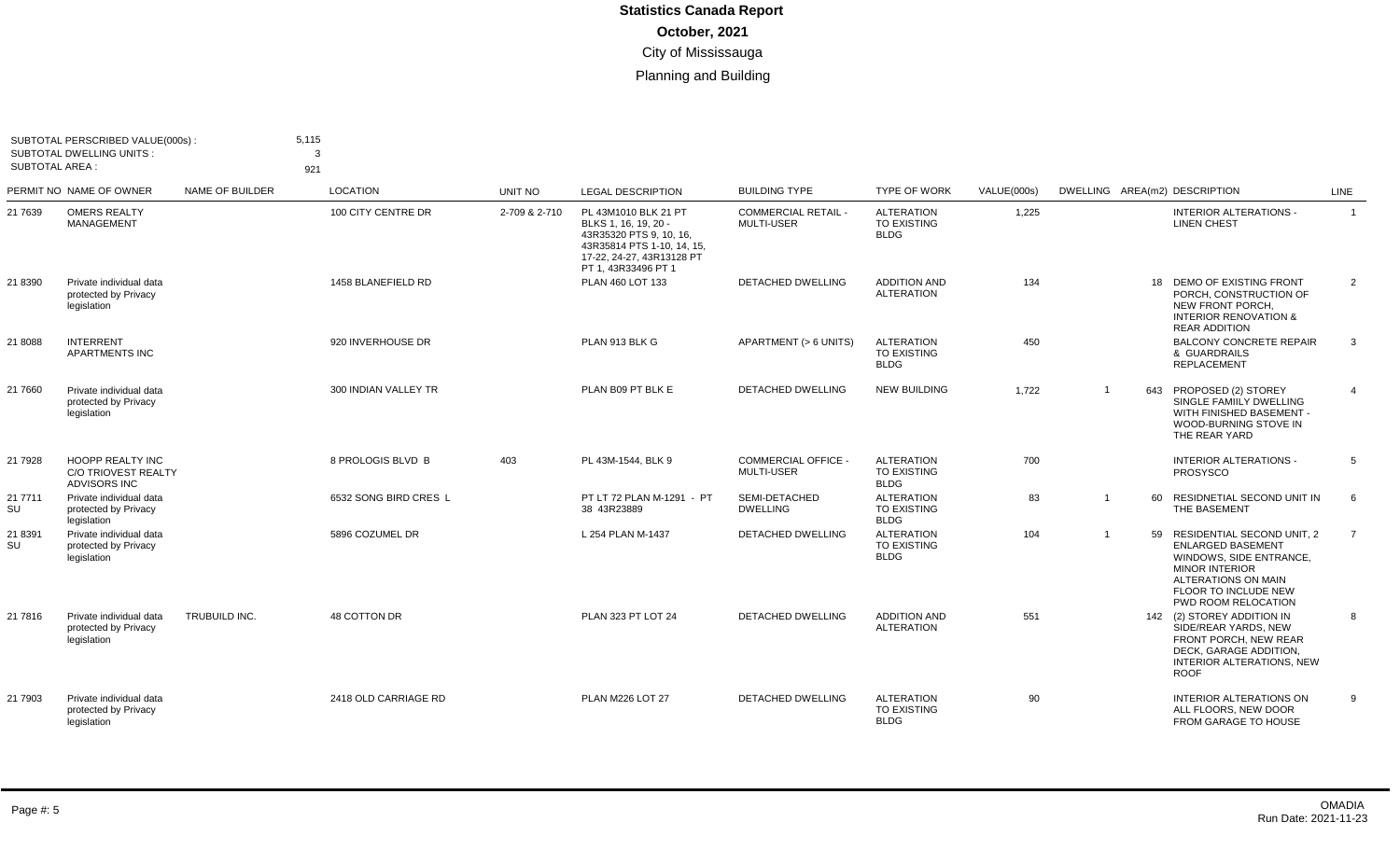| SUBTOTAL AREA : | SUBTOTAL PERSCRIBED VALUE(000s):<br><b>SUBTOTAL DWELLING UNITS:</b> | 5,628<br>6<br>1,195                                                          |                           |         |                                                                                 |                                                 |                                                        |             |                         |    |                                                                                                                                                            |                |
|-----------------|---------------------------------------------------------------------|------------------------------------------------------------------------------|---------------------------|---------|---------------------------------------------------------------------------------|-------------------------------------------------|--------------------------------------------------------|-------------|-------------------------|----|------------------------------------------------------------------------------------------------------------------------------------------------------------|----------------|
|                 | PERMIT NO NAME OF OWNER                                             | NAME OF BUILDER                                                              | <b>LOCATION</b>           | UNIT NO | <b>LEGAL DESCRIPTION</b>                                                        | <b>BUILDING TYPE</b>                            | <b>TYPE OF WORK</b>                                    | VALUE(000s) |                         |    | DWELLING AREA(m2) DESCRIPTION                                                                                                                              | LINE           |
| 21 8063         | Private individual data<br>protected by Privacy<br>legislation      |                                                                              | 2175 ROBIN DR             |         | PLAN M515 LOT 19                                                                | DETACHED DWELLING                               | <b>ALTERATION</b><br><b>TO EXISTING</b><br><b>BLDG</b> | 56          |                         |    | <b>FINISHED BASEMENT</b>                                                                                                                                   | $\overline{1}$ |
| 21 8222         | Private individual data<br>protected by Privacy<br>legislation      |                                                                              | 4182 SUNSET VALLEY CRT    |         | PLAN M360 LOT 22                                                                | <b>DETACHED DWELLING</b>                        | <b>ADDITION TO</b><br><b>EXISTING BLDG</b>             | 115         |                         |    | 48 ONE (1) STOREY ADDITION.<br><b>ENLARGED OPENINGS TO</b><br><b>NEW ROOM</b>                                                                              | 2              |
| 21 8101<br>SU   | Private individual data<br>protected by Privacy<br>legislation      |                                                                              | 5842 YACHTSMAN CROSSING L |         | PLAN M-1356 PT BLK 221<br>CON 10 NEW SURVEY PT<br>LT 5 - PTS 16, 33<br>43R25515 | SEMI-DETACHED<br><b>DWELLING</b>                | <b>ALTERATION</b><br>TO EXISTING<br><b>BLDG</b>        | 95          | $\overline{1}$          |    | 53 RESIDENTIAL SECOND UNIT, 1<br><b>BELOW STAIRWELL</b><br>ENTRANCE IN REAR YARD, 2<br><b>ENLARGED BASEMENT</b><br>WINDOWS, 2 NEW WINDOWS<br>ON MAIN FLOOR | 3              |
| 21 7936<br>SU   | Private individual data<br>protected by Privacy<br>legislation      |                                                                              | 5292 MARBLEWOOD DR R      |         | PL 43M1335, PT B 150, PL<br>43M1280, B 224 - PTS 4, 6<br>43R24392               | SEMI-DETACHED<br><b>DWELLING</b>                | <b>ALTERATION</b><br><b>TO EXISTING</b><br><b>BLDG</b> | 80          | $\overline{1}$          |    | 42 NEW SECOND UNIT IN A<br>EXISTING BASEMENT, (1) NEW<br><b>BELOW GRADE ENTRANCE &amp;</b><br>(1) EXISTING WINDOW TO BE<br><b>ENLARGED</b>                 | $\overline{4}$ |
| 21 7970         | AMICONE HOLDINGS<br>LIMITED                                         | Private individual data protected 5900 EXPLORER DR<br>by Privacy legislation |                           |         | PL 43M793, PT B 3 - PTS 1.<br>2, 8 43R23726                                     | <b>COMMERCIAL OFFICE-</b><br>SINGLE USER        | <b>ALTERATION</b><br><b>TO EXISTING</b><br><b>BLDG</b> | 1,434       |                         |    | INTERIOR ALTERATION -<br><b>RENOVATION OF SECOND</b><br>FLOOR OF BUILDING                                                                                  | 5              |
| 21 8051         | Private individual data<br>protected by Privacy<br>legislation      | <b>ELEMENT MODERN</b><br><b>DWELLINGS</b>                                    | 1648 BIRCHWOOD DR         |         | PT LT 48, RP 389 - PT 1<br>43R39892                                             | <b>DETACHED DWELLING</b>                        | <b>NEW BUILDING</b>                                    | 1,413       | $\overline{1}$          |    | 483 NEW 2 STOREY DETACHED<br><b>DWELLING WITH FINISHED</b><br><b>BASEMENT</b>                                                                              | 6              |
| 21 7848         | <b>LORD REALTY</b><br><b>HOLDINGS LIMITED</b>                       |                                                                              | 5450 EXPLORER DR          | 400     | 43M533, PT BLK 1 - PTS 3,<br>5 43R27427                                         | <b>COMMERCIAL OFFICE -</b><br><b>MULTI-USER</b> | <b>ALTERATION</b><br>TO EXISTING<br><b>BLDG</b>        | 899         |                         |    | <b>INTERIOR ALTERATIONS - AML</b><br><b>RIGHTSOURCE LLC</b>                                                                                                | $\overline{7}$ |
| 21 8194<br>SU   | Private individual data<br>protected by Privacy<br>legislation      |                                                                              | <b>484 BLUESKY CRES</b>   |         | PLAN M790 LOT 190                                                               | DETACHED DWELLING                               | <b>ALTERATION</b><br><b>TO EXISTING</b><br><b>BLDG</b> | 108         | $\overline{1}$          | 78 | <b>RESIDENTIAL SECOND UNIT. 1</b><br>SIDE DOOR, 1 NEW & 1<br>ENLARGED WINDOW IN<br><b>BASEMENT</b>                                                         | 8              |
| 21 8071         | Private individual data<br>protected by Privacy<br>legislation      |                                                                              | 1495 LOCHLIN TR           |         | PLAN 464 LOT 21                                                                 | <b>DETACHED DWELLING</b>                        | <b>NEW BUILDING</b>                                    | 1,095       | $\overline{\mathbf{1}}$ |    | 385 NEW (2) STOREY SINGLE<br>FAMILY DWELLING WITH<br><b>ATTACHED GARAGE &amp;</b><br>FINISHED BASEMENT -<br>DEMOLISH EXISTING SFD                          | 9              |
| 21 7837         | Private individual data<br>protected by Privacy<br>legislation      | Private individual data protected 1549 OGDEN AVE<br>by Privacy legislation   |                           |         | <b>PLAN 678 LOT 4</b>                                                           | DETACHED DWELLING                               | <b>ADDITION AND</b><br><b>ALTERATION</b>               | 220         |                         |    | 46 REAR ADDTION, COVR'D<br><b>EXTENSION AT FRONT</b><br>ENTRANCE/GARAGE, INT.<br>ALTS & FINISHED BSMT                                                      | 10             |
| 21 7882         | Private individual data<br>protected by Privacy<br>legislation      |                                                                              | 824 STARGAZER DR          |         | L 12 PLAN M-1786                                                                | <b>DETACHED DWELLING</b>                        | <b>ALTERATION</b><br><b>TO EXISTING</b><br><b>BLDG</b> | 113         | $\overline{1}$          | 61 | RESIDENTIAL SECOND UNIT IN<br><b>BASEMENT, SEPARATE</b><br>FINISHED BASEMENT AREA &<br>BELOW GRADE STAIRWELL IN<br>SIDE YARD                               | 11             |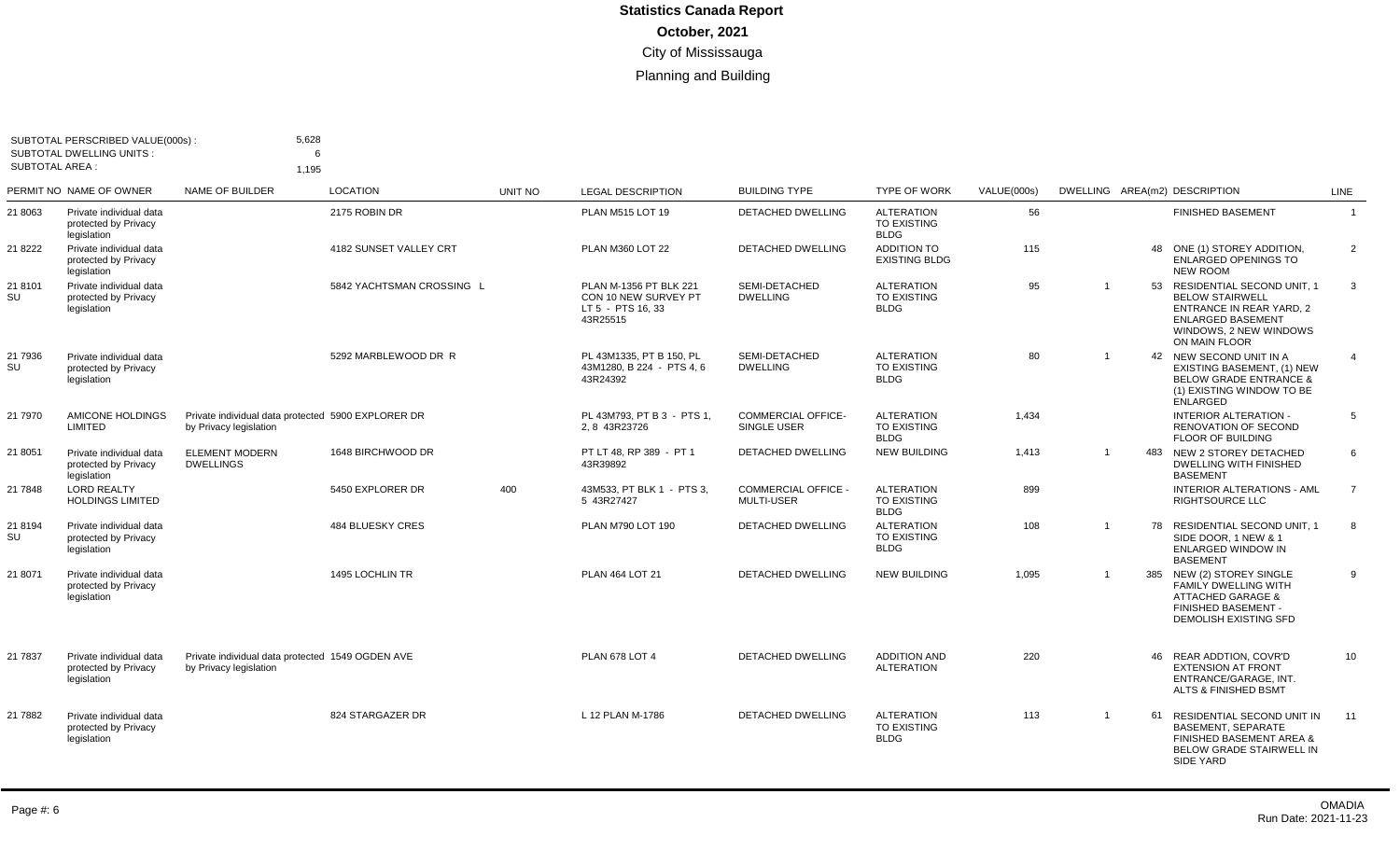| <b>SUBTOTAL AREA:</b> | SUBTOTAL PERSCRIBED VALUE(000s):<br><b>SUBTOTAL DWELLING UNITS:</b> |                                      | 5,858<br>$\overline{7}$<br>1,461 |                |                                                         |                                                 |                                                        |             |                |     |                                                                                                                                                                |                |
|-----------------------|---------------------------------------------------------------------|--------------------------------------|----------------------------------|----------------|---------------------------------------------------------|-------------------------------------------------|--------------------------------------------------------|-------------|----------------|-----|----------------------------------------------------------------------------------------------------------------------------------------------------------------|----------------|
|                       | PERMIT NO NAME OF OWNER                                             | NAME OF BUILDER                      | <b>LOCATION</b>                  | <b>UNIT NO</b> | <b>LEGAL DESCRIPTION</b>                                | <b>BUILDING TYPE</b>                            | <b>TYPE OF WORK</b>                                    | VALUE(000s) |                |     | DWELLING AREA(m2) DESCRIPTION                                                                                                                                  | <b>LINE</b>    |
| 21 8447<br>SU         | Private individual data<br>protected by Privacy<br>legislation      |                                      | 2278 SHAWANAGA TR                |                | <b>PLAN M206 LOT 27</b>                                 | <b>DETACHED DWELLING</b>                        | <b>ALTERATION</b><br><b>TO EXISTING</b><br><b>BLDG</b> | 193         | $\overline{1}$ |     | 109 RESIDENTIAL SECOND UNIT IN<br><b>BASEMENT (TENANT AREA).</b><br>FINISHED BASEMENT (OWNER<br>AREA). BELOW GRADE<br>STAIRWELL IN REAR YARD                   | $\overline{1}$ |
| 21 7887               | TNC 5160 ORBITOR LTD                                                |                                      | 5160 ORBITOR DR                  | 2ND FLR        | PLAN M793 PT BLK 15<br>RP 43R18271 PARTS 1 TO 4         | <b>COMMERCIAL OFFICE -</b><br><b>MULTI-USER</b> | <b>ALTERATION</b><br><b>TO EXISTING</b><br><b>BLDG</b> | 648         |                |     | <b>INTERIOR ALTERATIONS</b><br><b>WITHIN EXISTING OFFICE -</b><br>ALLSTREAM INC.                                                                               | $\overline{2}$ |
| 21 7972               | THE CANADA LIFE<br>ASSURANCE COMPANY                                |                                      | 3580 LAIRD RD                    | $\overline{1}$ | REG COMP PLAN 1542 PT<br>LT 9 - 43R25148 PTS 1, 6, 11   | <b>MULTI-TENANT</b><br><b>INDUSTRIAL</b>        | <b>ALTERATION</b><br><b>TO EXISTING</b><br><b>BLDG</b> | 409         |                |     | <b>INTERIOR DEMO &amp;</b><br><b>ALTERATIONS - DEMOLISH</b><br>EXISTING OFFICE AREA, NEW<br>OFFICE ALTERATION FOR<br>WAREHOUSE/DISTRIBUTION<br><b>FACILITY</b> | 3              |
| 21 8142               | Private individual data<br>protected by Privacv<br>legislation      | <b>GIANNONE BOYES</b><br>CORPORATION | <b>1646 STONEHAVEN DR</b>        |                | PART BLK A, RP 768 - PTS<br>1, 2 43R38990               | DETACHED DWELLING                               | <b>NEW BUILDING</b>                                    | 1,000       | $\overline{1}$ | 382 | NEW 2 STOREY DETACHED<br>SINGLE DWELLING                                                                                                                       | $\overline{4}$ |
| 21 8052               | Private individual data<br>protected by Privacy<br>legislation      |                                      | 1654 BIRCHWOOD DR                |                | PT LT 48. RP 389 - PT 2<br>43R39892                     | <b>DETACHED DWELLING</b>                        | <b>NEW BUILDING</b>                                    | 1,031       |                | 370 | NEW 2 STOREY DETACHED<br>SINGLE FAMILY DWELLING                                                                                                                | 5              |
| 21 8131               | <b>CP REIT ONTARIO</b><br>PROPERTIES LIMITED                        |                                      | 3020 ELMCREEK RD                 |                | PL 43M1332. PT B 3 - PTS<br>1-6 43R27004                | <b>COMMERCIAL RETAIL-</b><br>SINGLE USER        | <b>ALTERATION</b><br><b>TO EXISTING</b><br><b>BLDG</b> | 938         |                |     | <b>INTERIOR RENOVATION &amp;</b><br><b>ALTERATIONS - LCBO</b>                                                                                                  | 6              |
| 21 7956<br>SU         | Private individual data<br>protected by Privacy<br>legislation      |                                      | 136 NAHANI WAY R                 |                | PLAN M1598 PT LT 36 - PT<br>13 43R29375                 | SEMI-DETACHED<br><b>DWELLING</b>                | <b>ADDITION AND</b><br><b>ALTERATION</b>               | 102         | $\overline{1}$ |     | 58 INTERIOR ALTERATION:<br>SECOND UNIT IN THE<br><b>BASEMENT &amp; BELOW GRADE</b><br><b>ENTRANCE</b>                                                          | $\overline{7}$ |
| 21 8065<br>SU         | Private individual data<br>protected by Privacy<br>legislation      |                                      | 5355 BELLOWS AVE                 |                | L 58 PLAN M-1256                                        | DETACHED DWELLING                               | <b>ALTERATION</b><br><b>TO EXISTING</b><br><b>BLDG</b> | 99          | $\mathbf{1}$   |     | 71 RESIDENTIAL SECOND UNIT IN<br><b>BASEMENT, BELOW GRADE</b><br>STAIRWELL IN REAR YARD                                                                        | 8              |
| 21 8093               | Private individual data<br>protected by Privacy<br>legislation      |                                      | 1043 LORNE PARK RD               |                | PART LT 24. CON 2. SDS -<br>PT 1 43R39670               | <b>DETACHED DWELLING</b>                        | <b>NEW BUILDING</b>                                    | 928         | $\overline{1}$ | 383 | NEW TWO (2) STOREY SINGLE<br><b>FAMILY HOUSE WITH</b><br>ATTACHED DOUBLE GARAGE,<br><b>COVER PORCH AT FRONT 7</b><br>REAR, BASEMENT WALK-OUT                   | 9              |
| 21 8083<br>SU         | Private individual data<br>protected by Privacy<br>legislation      |                                      | 778 CRAWFORD MILL AVE            |                | L 68 PLAN M-1246                                        | DETACHED DWELLING                               | <b>ALTERATION</b><br>TO EXISTING<br><b>BLDG</b>        | 125         | $\mathbf{1}$   |     | 88 RESIDENTIAL SECOND UNIT IN<br>BASEMENT. NEW BATHROOM<br>ON SECOND FLOOR                                                                                     | 10             |
| 21 8504               | Private individual data<br>protected by Privacy<br>legislation      |                                      | 3398 FOUNTAIN PARK AVE R         |                | PL 43M1495. PT L 200 - PT<br>26 43R28253                | SEMI-DETACHED<br><b>DWELLING</b>                | <b>ALTERATION</b><br><b>TO EXISTING</b><br><b>BLDG</b> | 53          |                |     | FINISHED BASEMENT.<br><b>ENLARGED WINDOW</b>                                                                                                                   | 11             |
| 21 8359               | THE CANADA LIFE<br><b>ASSURANCE COMPANY</b>                         | <b>BMK BENCHMARK INC</b>             | 3300 RIDGEWAY DR                 | $1 - 2$        | REG COMP PLAN 1542 PT<br>LT 9 - PTS 2, 3, 8<br>43R25148 | <b>COMMERCIAL OFFICE -</b><br><b>MULTI-USER</b> | <b>ALTERATION</b><br>TO EXISTING<br><b>BLDG</b>        | 332         |                |     | <b>INTERIOR ALTERATIONS -</b><br><b>DEMISING WALL BETWEEN</b><br>UNIT 1 & 2, RENOVATE UNIT 1<br>& UNIT 2.                                                      | 12             |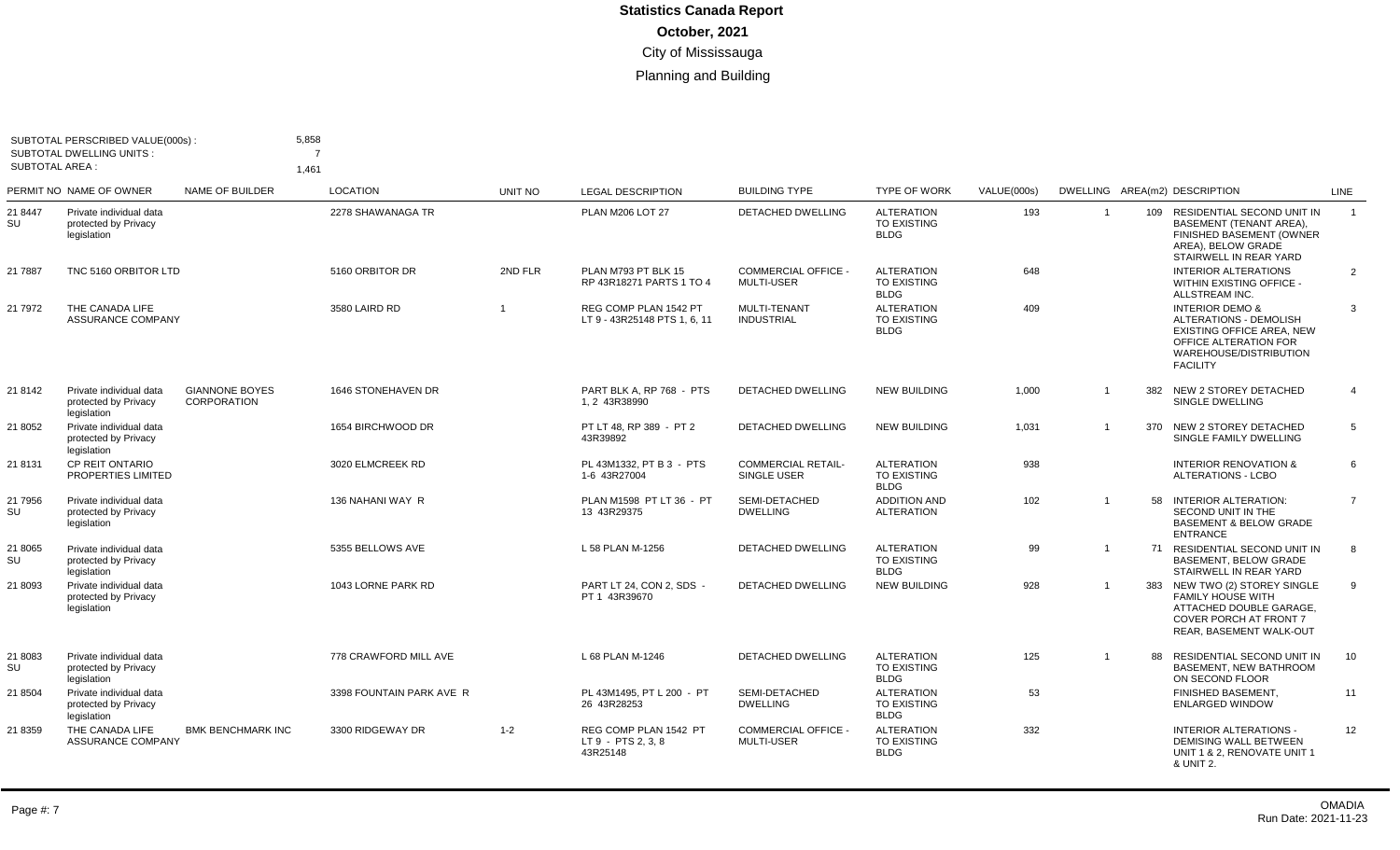| <b>SUBTOTAL AREA:</b> | SUBTOTAL PERSCRIBED VALUE(000s):<br><b>SUBTOTAL DWELLING UNITS:</b> |                        | 9,963<br>5<br>945      |                |                                                  |                                          |                                                        |             |                |    |                                                                                                                                                                   |                |
|-----------------------|---------------------------------------------------------------------|------------------------|------------------------|----------------|--------------------------------------------------|------------------------------------------|--------------------------------------------------------|-------------|----------------|----|-------------------------------------------------------------------------------------------------------------------------------------------------------------------|----------------|
|                       | PERMIT NO NAME OF OWNER                                             | <b>NAME OF BUILDER</b> | <b>LOCATION</b>        | UNIT NO        | <b>LEGAL DESCRIPTION</b>                         | <b>BUILDING TYPE</b>                     | <b>TYPE OF WORK</b>                                    | VALUE(000s) |                |    | DWELLING AREA(m2) DESCRIPTION                                                                                                                                     | LINE           |
| 21 8232<br>SU         | Private individual data<br>protected by Privacy<br>legislation      |                        | 4570 METCALFE AVE      |                | PLAN M682 LOT 13                                 | <b>DETACHED DWELLING</b>                 | <b>ALTERATION</b><br><b>TO EXISTING</b><br><b>BLDG</b> | 90          | $\overline{1}$ |    | 65 RESIDENTIAL SECOND UNIT IN<br><b>BASEMENT</b>                                                                                                                  | $\overline{1}$ |
| 21 7804               | THE ERIN MILLS<br>DEVELOPMENT CORP                                  |                        | 3570 PLATINUM DR       | $\overline{1}$ | <b>B 5 PLAN M-1977</b>                           | <b>MULTI-TENANT</b><br><b>INDUSTRIAL</b> | <b>ALTERATION</b><br><b>TO EXISTING</b><br><b>BLDG</b> | 2,495       |                |    | <b>INTERIOR ALTERATIONS -</b><br><b>MALABAR SUPER SPICE</b><br><b>COMPANY LTD</b>                                                                                 | 2              |
| 21 7824               | THE ERIN MILLS<br><b>DEVELOPMENT</b><br><b>CORPORATION</b>          |                        | 3570 PLATINUM DR       | $3 - 4$        | <b>B 5 PLAN M-1977</b>                           | <b>MULTI-TENANT</b><br><b>INDUSTRIAL</b> | <b>ALTERATION</b><br><b>TO EXISTING</b><br><b>BLDG</b> | 2,693       |                |    | <b>INTERIOR ALTERATIONS -</b><br><b>SALEM BROTHERS</b>                                                                                                            | 3              |
| 21 7823               | THE ERIN MILLS<br>DEVELOPMENT CORP                                  |                        | 3570 PLATINUM DR       | 5              | <b>B 5 PLAN M-1977</b>                           | MULTI-TENANT<br><b>INDUSTRIAL</b>        | <b>ALTERATION</b><br><b>TO EXISTING</b><br><b>BLDG</b> | 1,797       |                |    | <b>INTERIOR ALTERATIONS -</b><br><b>GOURMET TRADING CO</b><br>LIMITED                                                                                             | $\overline{4}$ |
| 21 8159               | Private individual data<br>protected by Privacy<br>legislation      |                        | 1219 RAVINE DR         |                | CON 2 SDS PT LTS 27, 28,<br>PL B24 PT LTS 10, 11 | <b>DETACHED DWELLING</b>                 | <b>NEW BUILDING</b>                                    | 1,836       | $\overline{1}$ |    | 664 NEW (2) STOREY CUSTOM<br>SINGLE FAMILY DWELLING<br>WITH FINISH BASEMENT AND<br>DEMOLITION OF EXISTING (2)<br>STOREY SINGLE FAMILY<br><b>DWELLING</b>          | 5              |
| 21 8508               | <b>KANEFF</b>                                                       |                        | 2300 CONFEDERATION PKY |                | RANGE 2 SDS PT LOT 16                            | APARTMENT (> 6 UNITS)                    | <b>ALTERATION</b><br><b>TO EXISTING</b><br><b>BLDG</b> | 97          |                |    | PROPOSED INTERIOR<br>ALTERATIONS TO EXISTING<br>SUITES (7)                                                                                                        | 6              |
| 21 8238<br>SU         | Private individual data<br>protected by Privacy<br>legislation      |                        | 3034 TOURS RD          |                | PLAN M383 LOT 132                                | <b>DETACHED DWELLING</b>                 | <b>ALTERATION</b><br><b>TO EXISTING</b><br><b>BLDG</b> | 106         | $\overline{1}$ |    | 77 RESIDNETIAL SECOND UNIT IN<br>THE BASEMENT WITH BELOW<br><b>GRADE STAIR WELL IN THE</b><br><b>SIDE YARD</b>                                                    | 7              |
| 21 8556<br>SU         | Private individual data<br>protected by Privacy<br>legislation      |                        | 3171 SOUTHWIND RD      |                | L 23 PLAN M-1894                                 | <b>DETACHED DWELLING</b>                 | <b>ALTERATION</b><br><b>TO EXISTING</b><br><b>BLDG</b> | 137         | $\overline{1}$ |    | 72 SECOND UNIT IN THE<br><b>BASEMENT WITH NEW</b><br>BASEMENT WALK-OUT AT THE<br>REAR                                                                             | 8              |
| 21 8251<br>SU         | Private individual data<br>protected by Privacy<br>legislation      |                        | 3860 MCDOWELL DR       |                | L 70 PLAN M-1437                                 | <b>DETACHED DWELLING</b>                 | <b>ALTERATION</b><br>TO EXISTING<br><b>BLDG</b>        | 95          | $\overline{1}$ | 68 | NEW RESIDENTIAL SECOND<br>UNIT. NEW SIDE DOOR. 2<br><b>ENLARGED BASEMENT</b><br><b>WINDOWS</b>                                                                    | 9              |
| 21 8196               | Private individual data<br>protected by Privacy<br>legislation      |                        | 2800 PEACOCK DR        |                | PLAN M1081 LOT 161                               | <b>DETACHED DWELLING</b>                 | <b>ALTERATION</b><br><b>TO EXISTING</b><br><b>BLDG</b> | 98          |                |    | NEW FINISHED BASEMENT,<br><b>NEW BELOW GRADE</b><br>STAIRWELL ENTRANCE IN<br>REAR YARD, 1 NEW<br><b>BASEMENT WINDOW, 2</b><br><b>ENLARGED BASEMENT</b><br>WINDOWS | 10             |
| 21 8240               | THE CANADA LIFE<br><b>ASSURANCE COMPANY</b>                         |                        | 6705 MILLCREEK DR D    | 1 & 2          | <b>PLAN 981 LOT 9</b>                            | MULTI-TENANT<br><b>INDUSTRIAL</b>        | <b>ALTERATION</b><br><b>TO EXISTING</b><br><b>BLDG</b> | 384         |                |    | <b>INTERIOR ALTERATIONS -</b><br><b>GWL REALTY ADVISORS</b>                                                                                                       | 11             |
| 21 8373               | Private individual data<br>protected by Privacy<br>legislation      |                        | 2267 FIFTH LINE WEST   |                | <b>PLAN 413 LOT 4</b>                            | <b>DETACHED DWELLING</b>                 | <b>ALTERATION</b><br><b>TO EXISTING</b><br><b>BLDG</b> | 135         |                |    | <b>FINISHED BASEMENT</b>                                                                                                                                          | 12             |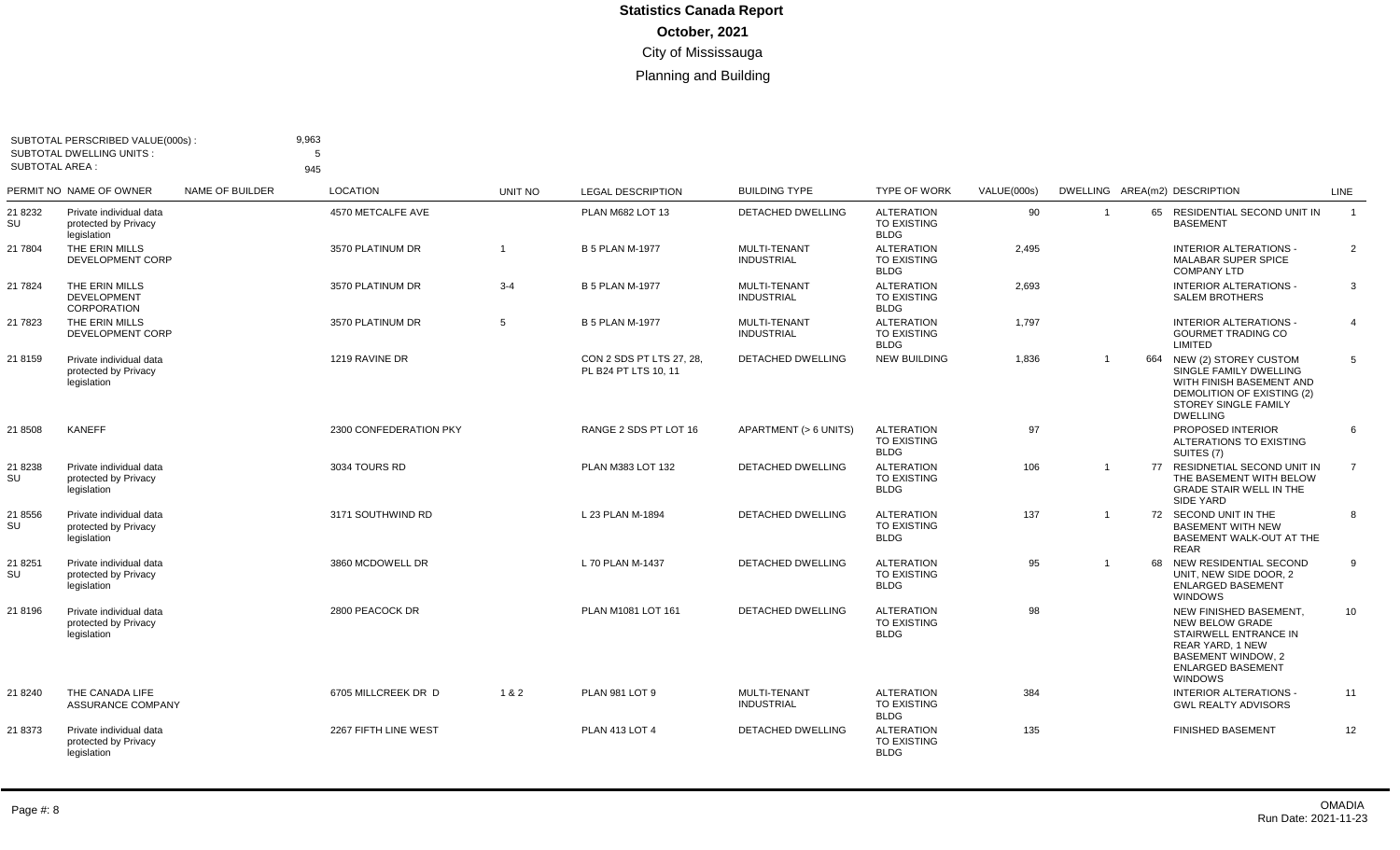| <b>SUBTOTAL AREA:</b> | SUBTOTAL PERSCRIBED VALUE(000s):<br><b>SUBTOTAL DWELLING UNITS:</b> | 4,886<br>5<br>771                                                              |                        |           |                                                            |                                    |                                                        |             |                |    |                                                                                                                                                                       |                |
|-----------------------|---------------------------------------------------------------------|--------------------------------------------------------------------------------|------------------------|-----------|------------------------------------------------------------|------------------------------------|--------------------------------------------------------|-------------|----------------|----|-----------------------------------------------------------------------------------------------------------------------------------------------------------------------|----------------|
|                       | PERMIT NO NAME OF OWNER                                             | NAME OF BUILDER                                                                | <b>LOCATION</b>        | UNIT NO   | <b>LEGAL DESCRIPTION</b>                                   | <b>BUILDING TYPE</b>               | <b>TYPE OF WORK</b>                                    | VALUE(000s) |                |    | DWELLING AREA(m2) DESCRIPTION                                                                                                                                         | <b>LINE</b>    |
| 21 8486               | Private individual data<br>protected by Privacy<br>legislation      |                                                                                | 15 IROQUOIS AVE        |           | LT 322 PL F12                                              | DETACHED DWELLING                  | <b>DEMOLITION</b>                                      | 37          |                |    | DEMOLITION OF EXISTING<br>SINGLE FAMILY DWELLING                                                                                                                      | $\overline{1}$ |
| 21 8354               | <b>CHIEFTON</b><br><b>INVESTMENTS LTD</b>                           |                                                                                | 7330 MISSISSAUGA RD    |           | CON 5 WHS. PT LTS 12, 13<br>- PTS 1-10 43R39438            | SINGLE TENANT<br><b>INDUSTRIAL</b> | <b>ALTERATION</b><br><b>TO EXISTING</b><br><b>BLDG</b> | 295         |                |    | <b>INTERIOR ALTERATIONS -</b><br>NEW OFFICES, WASHROOMS,<br>RTU & EXTERIOR ALTS.<br><b>WIDENING ENTRANCE AT</b><br><b>REAR OF BUILDING,</b><br><b>LANDLORD'S WORK</b> | 2              |
| 21 8633<br>SU         | Private individual data<br>protected by Privacy<br>legislation      |                                                                                | 1451 ROSE BLOOM RD     |           | PLAN M916 LOT 129                                          | <b>DETACHED DWELLING</b>           | <b>ALTERATION</b><br><b>TO EXISTING</b><br><b>BLDG</b> | 172         | $\overline{1}$ |    | 124 NEW SECOND UNIT INTERIOR<br>ALTERATIONS WITH ONE NEW<br><b>WINDOW</b>                                                                                             | 3              |
| 21 8440               | Private individual data<br>protected by Privacy<br>legislation      |                                                                                | 3217 STRABANE DR       |           | PLAN 908 LOT 93                                            | <b>DETACHED DWELLING</b>           | <b>ADDITION AND</b><br><b>ALTERATION</b>               | 204         |                |    | 90 ADDITION: 2ND-STOREY<br><b>ADDITION. INTERIOR</b><br><b>ALTERATION &amp; PORCH</b>                                                                                 | $\overline{4}$ |
| 21 8418               | Private individual data<br>protected by Privacy<br>legislation      | Private individual data protected 1618 WATERSEDGE RD<br>by Privacy legislation |                        |           | PLAN 468 PT LOT 2 PT LOT<br>3                              | <b>DETACHED DWELLING</b>           | <b>ADDITION TO</b><br><b>EXISTING BLDG</b>             | 309         |                |    | 18 PROPOSED SECOND STOREY<br><b>ADDITION OVER EXISTING 2</b><br>STOREY DWELLING +<br><b>INTERIOR ALTERATIONS</b>                                                      | 5              |
| 21 8463<br>SU         | Private individual data<br>protected by Privacy<br>legislation      |                                                                                | 3242 PAUL HENDERSON DR |           | L 97 PLAN M-1736                                           | <b>DETACHED DWELLING</b>           | <b>ALTERATION</b><br><b>TO EXISTING</b><br><b>BLDG</b> | 119         | -1             |    | 61 RESIDNETIAL SECOND UNIT IN<br>THE BASEMENT, FINISHED<br><b>BASEMENT FOR PRINCIPAL</b><br><b>RESIDENCE</b>                                                          | 6              |
| 21 8470               | PEEL CONDOMINIUM<br><b>CORP NO. 191</b>                             |                                                                                | 50 ELM DR E            |           | PEEL CONDO PLAN 191                                        | APARTMENT (> 6 UNITS)              | <b>ALTERATION</b><br><b>TO EXISTING</b><br><b>BLDG</b> | 210         |                |    | <b>ALTERATIONS -</b><br>UNDERGROUND PARKING<br><b>GARAGE REPAIRS</b>                                                                                                  | $\overline{7}$ |
| 21 8375               | PEEL LIVING                                                         |                                                                                | 3330 SOUTH MILLWAY     | ALL UNITS | PLAN M199 BLK DD                                           | <b>ROW DWELLING</b>                | <b>ALTERATION</b><br><b>TO EXISTING</b><br><b>BLDG</b> | 1,648       |                |    | INTERIOR ALTERATIONS -<br>KITCHEN & BATHROOM<br>RENOVATION FOR (75 UNITS,<br>3330 SOUTH MILLWAY)                                                                      | 8              |
| 21 8810<br>SU         | Private individual data<br>protected by Privacy<br>legislation      |                                                                                | 7582 LOCKINGTON CRES   |           | PLAN 752 LOT 78                                            | DETACHED DWELLING                  | <b>ALTERATION</b><br><b>TO EXISTING</b><br><b>BLDG</b> | 157         | $\overline{1}$ |    | 102 SECOND UNIT IN THE<br><b>BASEMENT</b>                                                                                                                             | 9              |
| 21 8622               | TECH AVENUE PTC INC                                                 |                                                                                | 1660 TECH AVE          | 6         | CON 4 EHS. PART LOT 1 -<br>PT 6 43R25211, LESS<br>43R27620 | MULTI-TENANT<br><b>INDUSTRIAL</b>  | <b>ALTERATION</b><br>TO EXISTING<br><b>BLDG</b>        | 766         |                |    | <b>INTERIOR</b><br>ALTERATIONS/DENTAL<br>LABORATORY- "ARGEN<br><b>CANADA MILLING CENTRE"</b>                                                                          | 10             |
| 21 8736<br>SU         | Private individual data<br>protected by Privacy<br>legislation      |                                                                                | 3416 SOUTHWICK ST L    |           | PLAN 43M1498, PT LT 20 -<br>PT 4 43R27549                  | SEMI-DETACHED<br><b>DWELLING</b>   | <b>ALTERATION</b><br>TO EXISTING<br><b>BLDG</b>        | 50          |                | 36 | RESIDENTIAL SECOND UNIT<br>LOCATED IN GRADE LEVEL<br><b>BASEMENT</b>                                                                                                  | 11             |
| 21 8762               | <b>CLEAN SLATE HOMES</b><br>CORP.                                   | 2668055 ONTARIO INC.                                                           | 1599 KENMUIR AVE       |           | PLAN F20 PT LOT 301                                        | <b>DETACHED DWELLING</b>           | <b>NEW BUILDING</b>                                    | 919         | $\overline{1}$ |    | 340 NEW (2) STOREY DETACHED<br><b>DWELLING WITH FINISHED</b><br><b>BASEMENT</b>                                                                                       | 12             |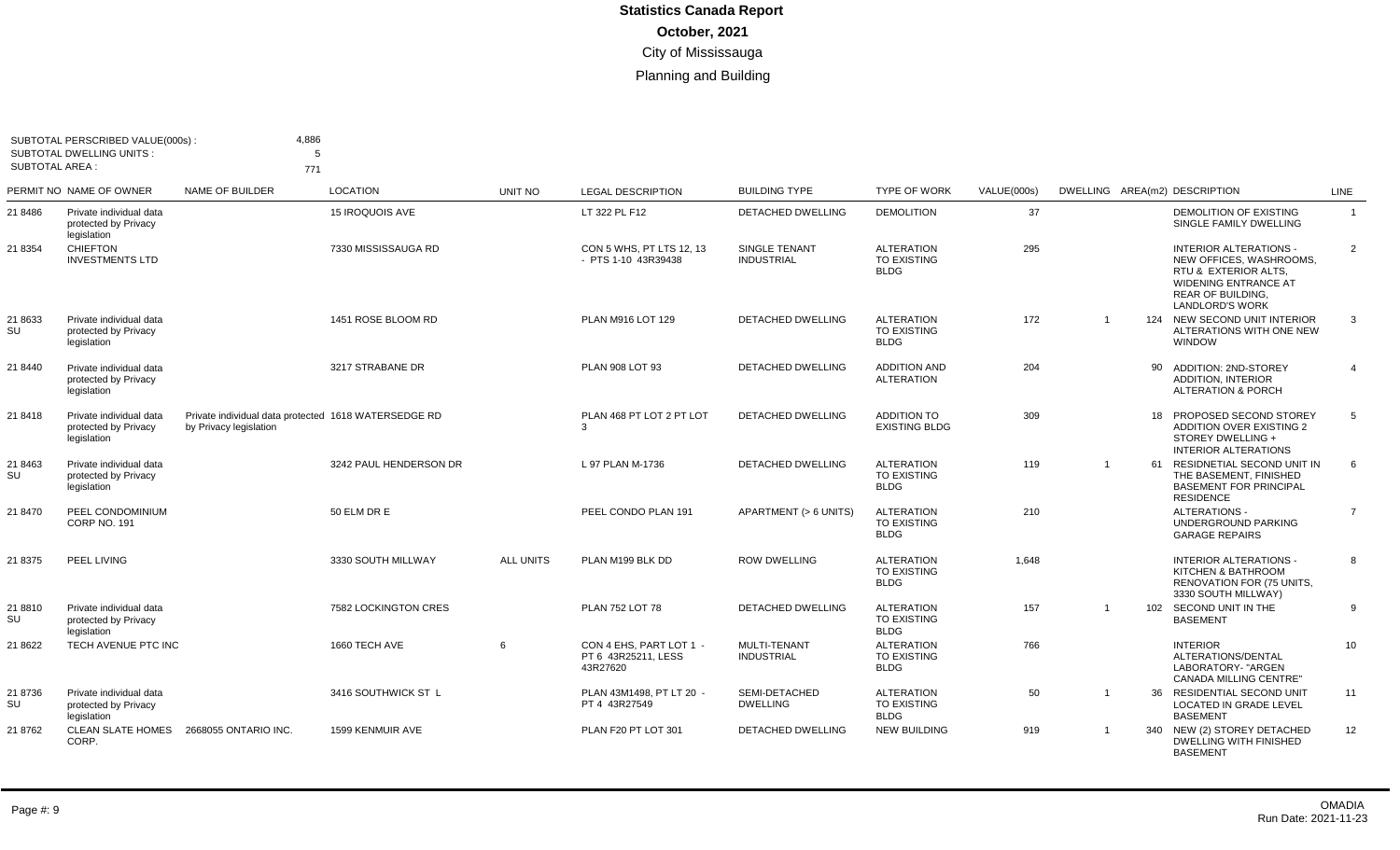| <b>SUBTOTAL AREA:</b> | SUBTOTAL PERSCRIBED VALUE(000s):<br><b>SUBTOTAL DWELLING UNITS:</b>          |                            | 1,743<br>95                        |         |                                                                         |                                    |                                                        |             |                               |                                                                                                                                      |                |
|-----------------------|------------------------------------------------------------------------------|----------------------------|------------------------------------|---------|-------------------------------------------------------------------------|------------------------------------|--------------------------------------------------------|-------------|-------------------------------|--------------------------------------------------------------------------------------------------------------------------------------|----------------|
|                       | PERMIT NO NAME OF OWNER                                                      | NAME OF BUILDER            | LOCATION                           | UNIT NO | <b>LEGAL DESCRIPTION</b>                                                | <b>BUILDING TYPE</b>               | <b>TYPE OF WORK</b>                                    | VALUE(000s) | DWELLING AREA(m2) DESCRIPTION |                                                                                                                                      | LINE           |
| 21 8904               | Private individual data<br>protected by Privacy<br>legislation               |                            | 974 BOYER BLVD                     |         | PLAN M1062 LOT 143                                                      | DETACHED DWELLING                  | <b>ALTERATION</b><br><b>TO EXISTING</b><br><b>BLDG</b> | 126         |                               | <b>INTERIOR ALTERATIONS ON</b><br>MAIN & SECOND FLOORS.<br><b>NEW WINDOW &amp; FINISHED</b><br><b>BASEMENT</b>                       | $\overline{1}$ |
| 21 8849               | Private individual data<br>protected by Privacy<br>legislation               |                            | 1433 COTTONWOOD CRT                |         | PLAN M844 LOT 2                                                         | <b>DETACHED DWELLING</b>           | <b>ALTERATION</b><br><b>TO EXISTING</b><br><b>BLDG</b> | 106         |                               | <b>INTERIOR ALTERATIONS ON</b><br>MAIN & SECOND FLOOR.<br>REPLACING EXISTING LOAD<br><b>BEARING WALLS WITH LVL</b><br><b>BEAMS</b>   | 2              |
| 21 8782               | Private individual data<br>protected by Privacy<br>legislation               |                            | 2902 COULSON CRT                   |         | PLAN M1080 LOT 128                                                      | DETACHED DWELLING                  | <b>ALTERATION</b><br><b>TO EXISTING</b><br><b>BLDG</b> | 75          |                               | <b>FINISHED BASEMENT</b>                                                                                                             | 3              |
| 21 8814<br>SU         | Private individual data<br>protected by Privacy<br>legislation               |                            | 5615 HEATHERLEIGH AVE              |         | L 30 PLAN M-1502                                                        | <b>DETACHED DWELLING</b>           | <b>ALTERATION</b><br><b>TO EXISTING</b><br><b>BLDG</b> | 131         |                               | 95 RESIDENTIAL SECOND UNIT IN<br>BASEMENT, BELOW GRADE<br>STAIRWELL IN REAR YARD                                                     | $\overline{4}$ |
| 21 8813               | <b>REAL ALLOY CANADA</b><br><b>LTD</b>                                       | <b>GARLAND CANADA INC.</b> | 7496 TORBRAM RD                    |         | CON 5 EHS PT LT 13 - PTS<br>2, 6, 7, 8, 10-23, 26-29, 32-34<br>43R22089 | SINGLE TENANT<br><b>INDUSTRIAL</b> | <b>ALTERATION</b><br><b>TO EXISTING</b><br><b>BLDG</b> | 996         |                               | <b>EXTERIOR ALTERATIONS -</b><br><b>REPLACING PARTIAL ROOF</b><br>DECK. NEAR NORTH-EAST<br>CORNER OF BLDG.                           | 5              |
| 21 8901               | Private individual data<br>protected by Privacy<br>legislation               |                            | 2470 PLOUGHSHARE CRT               |         | PLAN M248 PT BLK EEE<br>RP 43R10308 PARTS2.17                           | <b>ROW DWELLING</b>                | <b>ALTERATION</b><br><b>TO EXISTING</b><br><b>BLDG</b> | 59          |                               | FINISHED BASEMENT.<br><b>ENLARGED WINDOW</b>                                                                                         | 6              |
| 21 8074<br>CON        | PEARSON CORPORATE<br>CENTRE GP INC C/O<br><b>BENTALL KENNEDY</b><br>(CANADA) |                            | 1352 TONOLLI RD<br>1362 TONOLLI RD |         | CON 1 SDS PT LT 6.<br>43R7098 PTS 2-5 PART PT 1                         | <b>INDUSTRIAL - OTHER</b>          | <b>OTHER</b>                                           | 250         |                               | <b>CONDITIONAL PERMIIT-SITE</b><br>SERVICING FOR (2) NEW<br><b>INDUSTRIAL BLDGS-</b><br><b>COMPLIANCE DATE:</b><br>FEBRUARY 28, 2022 | $\overline{7}$ |
|                       | TOTAL PERSCRIBED VALUE(000s):<br><b>TOTAL DWELLING UNITS:</b>                |                            | 53,251<br>42                       |         |                                                                         |                                    |                                                        |             |                               |                                                                                                                                      |                |

TOTAL AREA :

12,911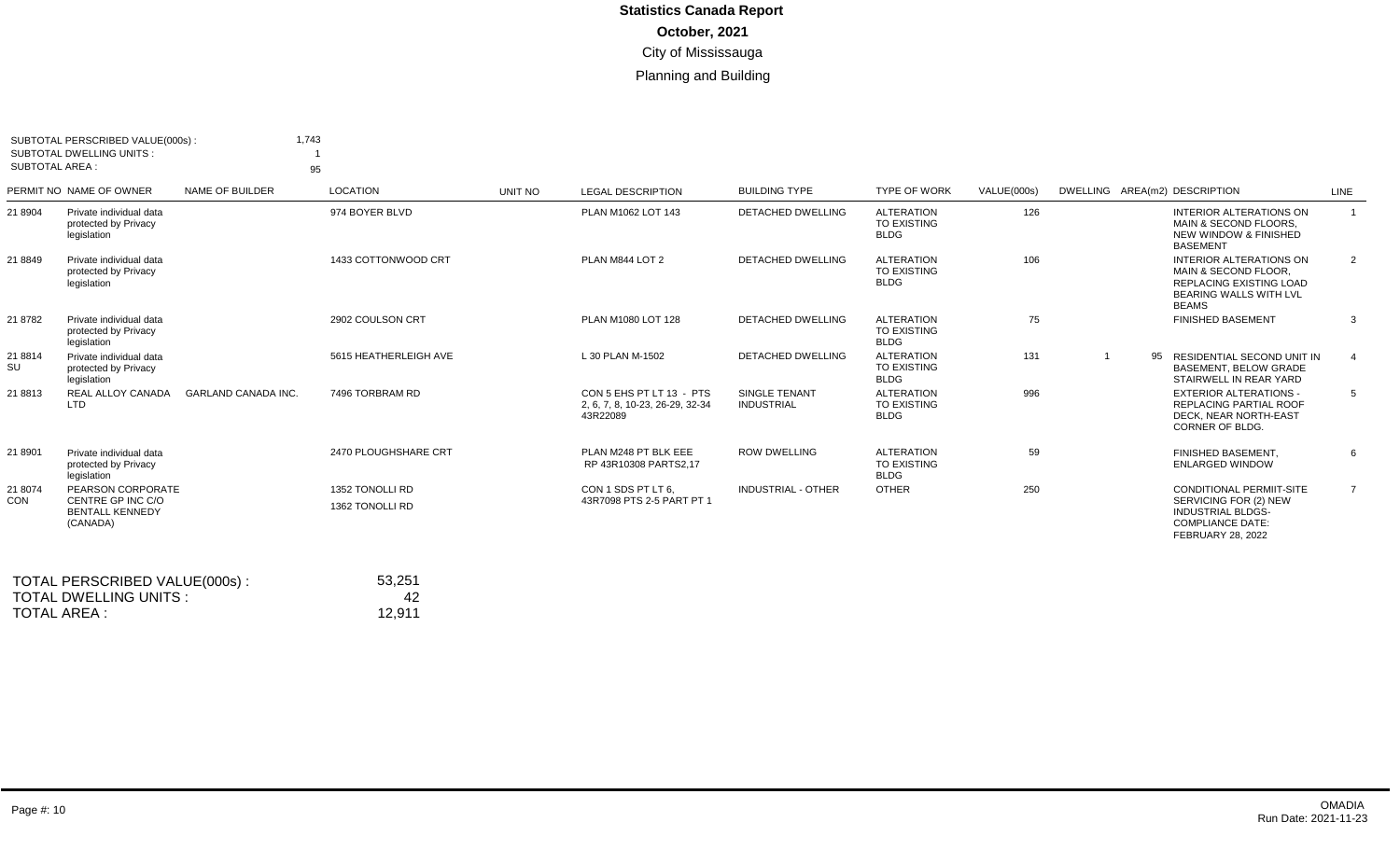# **Statistics Canada Report**

**October, 2021**

City of Mississauga

Planning and Building

SECTION B - MINOR RESIDENTIAL ADDITIONS AND RENNOVATIONS

| PERMITS VALUED AT LESS THAN \$50,000 |                      | LINE NO. | <b>VALUE (000s)</b> | NO OF PERMITS |
|--------------------------------------|----------------------|----------|---------------------|---------------|
| NEW GARAGES AND CARPORTS             | - SINGLE DWELLINGS   | 01       | 60                  | 2             |
|                                      | - MULTIPLE DWELLINGS | 02       |                     | $\Omega$      |
| NEW INGROUND SWIMMING POOLS          | - SINGLE DWELLINGS   | 03       |                     |               |
|                                      | - MULTIPLE DWELLINGS | 04       |                     | $\Omega$      |
| <b>OTHER IMPROVEMENTS</b>            | - SINGLE DWELLINGS   | 05       | 1,147               | 53            |
|                                      | - MULTIPLE DWELLINGS | 06       | 626                 | 25            |
| TOTALS FOR SECTION B                 |                      | 07       | 1.833               | 81            |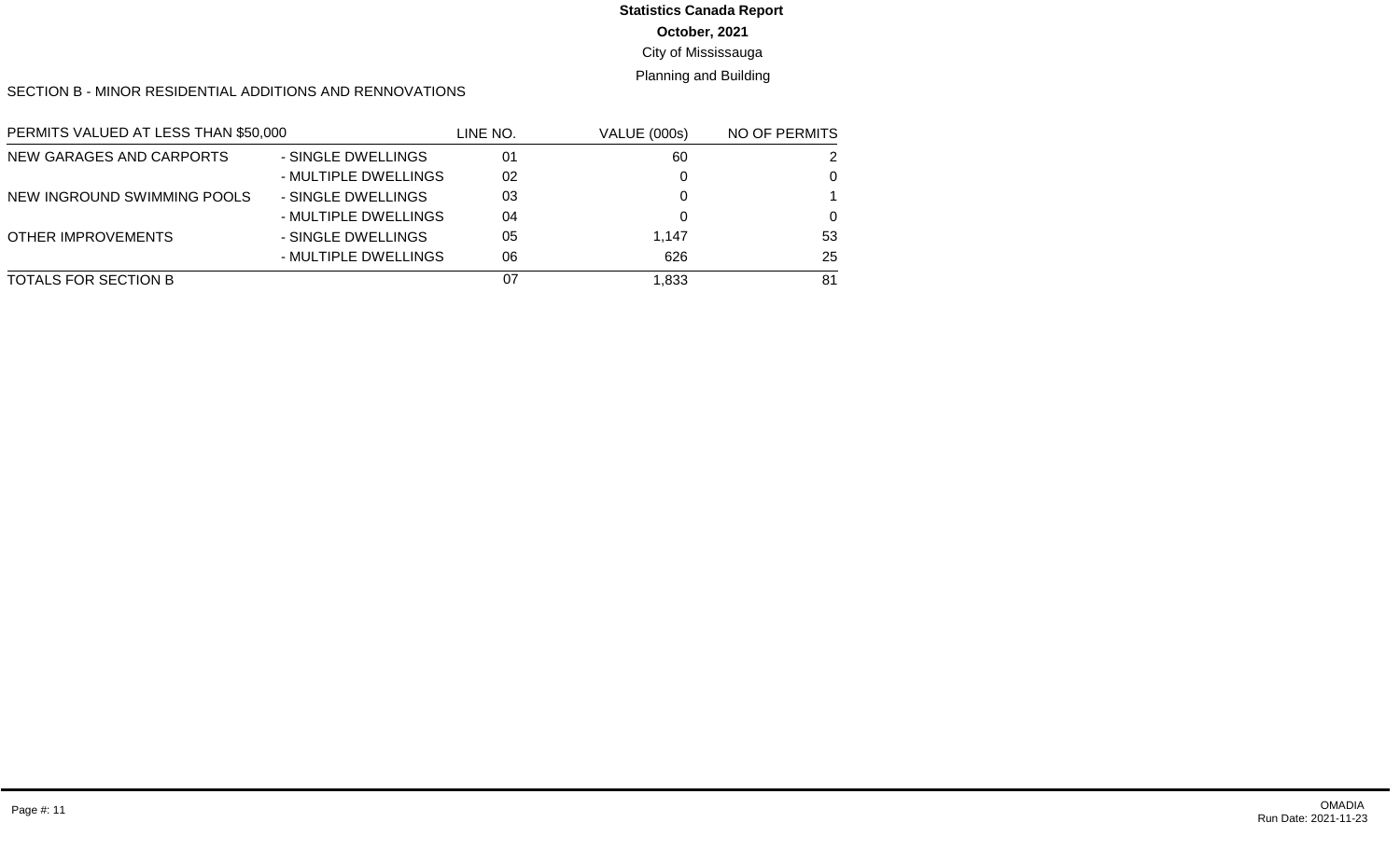# **Statistics Canada Report**

**October, 2021**

City of Mississauga

Planning and Building

SECTION C - MINOR NON-RESIDENTIAL PROJECTS

| PERMITS VALUED AT LESS THAN \$250,000 |                             | LINE NO. | <b>VALUE (000s)</b> | NO OF PERMITS |
|---------------------------------------|-----------------------------|----------|---------------------|---------------|
| <b>INDUSTRIAL</b>                     | - NEW CONSTRUCTION          | 08       |                     | 0             |
|                                       | - ADDITIONS AND RENOVATIONS | 09       | 4025                | -51           |
| <b>COMMERCIAL</b>                     | - NEW CONSTRUCTION          | 10       |                     | $\Omega$      |
|                                       | - ADDITIONS AND RENOVATIONS | 11       | 3708                | 59            |
| INSTITUTIONAL OR GOVERNMENTAL         | - NEW CONSTRUCTION          | 12       |                     | $\Omega$      |
|                                       | - ADDITIONS AND RENOVATIONS | 13       | 2915                | 63            |
| TOTALS FOR SECTION C                  |                             | 14       | 10.648              | 173           |